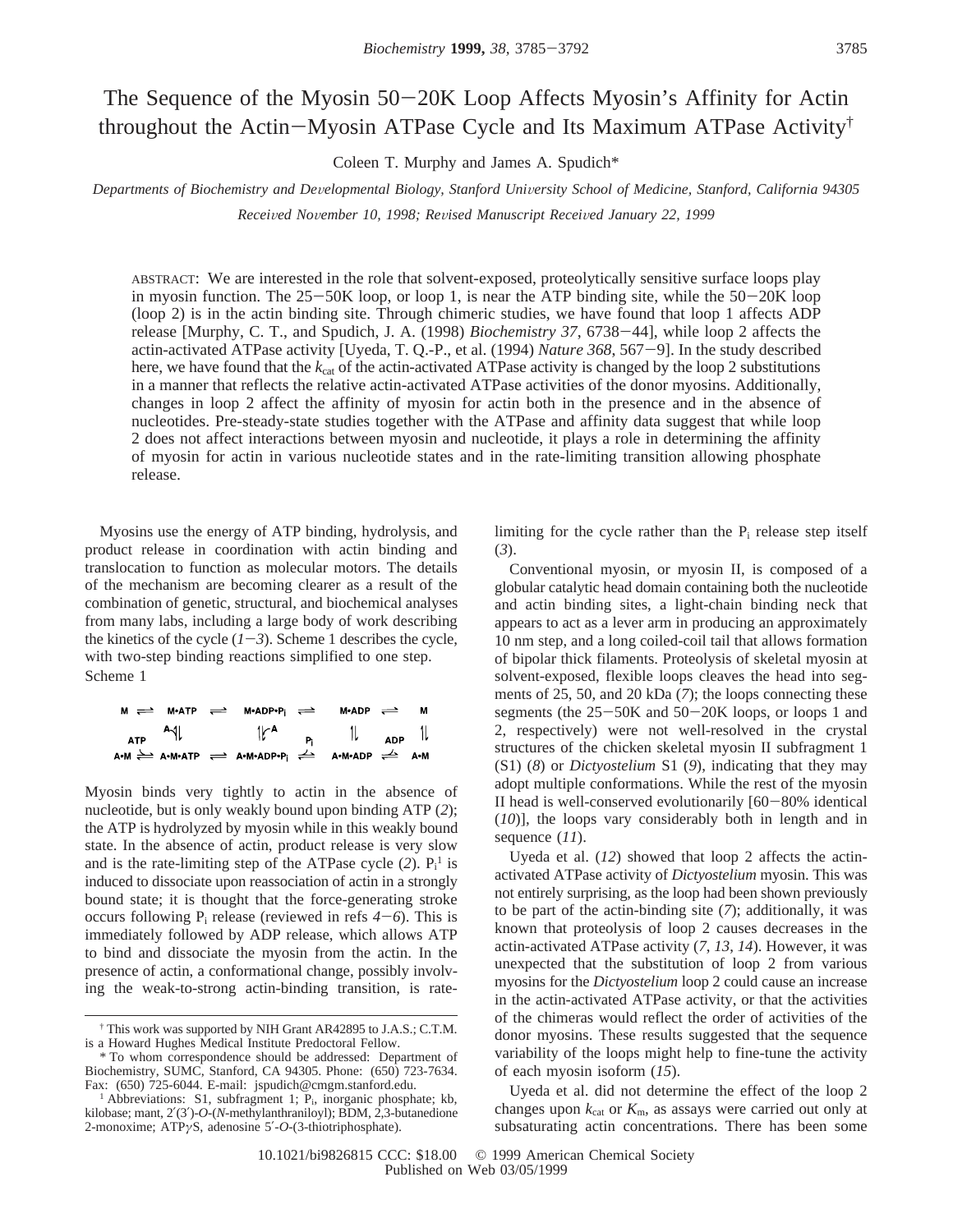debate about whether loop 2 causes a change in  $k_{cat}$  or exerts its effects simply through changes in  $K_m$  (16, 17). To more fully understand the function of the loop 2 sequences, we created the S1 forms of the two full-length *Dictyostelium* myosin chimeras with the most extreme actin-activated ATPase activities and examined their kinetics. We carried out ATPase assays over a range of actin concentrations to determine the  $k_{\text{cat}}$  and  $K_{\text{m}}$ , determined the affinity of the S1 chimeras for actin in various nucleotide states, and studied the pre-steady-state kinetics of individual steps of the actinmyosin cycle. Our work indicates that loop 2 plays a role in the initial interaction with actin, helps change myosin's affinity for actin during changes in its nucleotide state, and aids the transition from the weakly to strongly bound form, stimulating phosphate release. Further, it appears that these changes in activity are not due simply to changes in the net charge, but rather are caused by changes in the amino acid sequence of the loop.

#### **MATERIALS AND METHODS**

*Reagents.* All reagents were from Sigma (St. Louis, MO). ATP*γ*S was found to contain 30% ADP when analyzed by HPLC; the ADP was degraded to adenosine and phosphate by purified alkaline phosphatase (a gift from P. O'Brien). The remaining ATP*γ*S was separated from the alkaline phosphatase by centrifugation in a Centricon 30 microconcentrator (Amicon, Beverly, MA). All nucleotide experiments were carried out in buffers containing  $Mg^{2+}$  in excess of nucleotide.

*Plasmid Construction.* Standard methods were used for all DNA manipulations, and all restriction enzymes were from New England BioLabs (Beverly, MA). To create the S1 loop constructs, the pTIKLmyosin loop vectors were digested with *Bst*XI and *Nco*I, and these 0.7 kb fragments were purified and ligated with the  $pTIKL-OE-S1-His<sub>6</sub> vector$ (a gift from T. Q.-P. Uyeda) which had been partially digested with *Nco*I followed by digestion with *Bst*XI.

*Dictyostelium Manipulations.* All cells were grown at 22 °C in HL5 medium with 17% FM medium (Gibco BRL, Gaithersburg, MD), 100 units/mL penicillin, and 100 *µ*g/ mL streptomycin. Plasmids were electroporated into HS1, a myosin II null strain (*18*), and after initial characterization,  $AX3-ORF<sup>+</sup>$  cells were transformed with the same plasmids (*19*). Transformants were selected for and maintained with 5 *µ*g/mL G418 (Gibco BRL). S1-transformed myosin null cells were grown on 530 cm2 Petri dishes (Nalge Nunc, Naperville, IL), while transformed  $AX3-ORF^+$  cells were grown in suspension.

*Protein Purification.* S1 proteins ( $M_r = 125$  kDa) were purified as previously described (*20*, *21*). The concentration was determined spectrophotometrically at 280 nm using an extinction coefficient of 0.8 cm<sup>2</sup>/mg. All assays were carried out on at least two preparations of myosin or S1, and in most cases more than four times, and are reported as an average of the values with standard deviations.

Actin was prepared according to the protocol of Pardee and Spudich (*22*). Actin was labeled with *N*-(1-pyrene) iodoacetamide (Molecular Probes, Eugene, OR) as previously described (*23*). Phalloidin (Sigma) was added at a 1.5:1 molar excess to actin to stabilize the filaments for all stopped-flow and spectrophotometry experiments.

*ATPase Assays.* Myosin ATPase activities at 30 °C were determined by measuring the rate of release of labeled Pi using  $[\gamma^{-32}P]ATP$  in a TLC assay as described by Giese and Spudich (*21*). Reaction mixtures contained 25 mM imidazole (pH 7.4), 25 mM KCl, 4 mM  $MgCl<sub>2</sub>$ , 1 mM DTT, 3 mM ATP, and 0.05 or 0.1 mg/mL S1. Curves were fit to the Michaelis-Menten equation in KaleidaGraph (Abelbeck Software).

*Cosedimentation Assays*. As described by Giese and Spudich (21),  $1.5-21 \mu M$  S1 was centrifuged at 20 °C with 3 *µ*M phalloidin-stabilized actin at 200000*g* in a Beckman TL-100 centrifuge (Palo Alto, CA) in the presence of 3 mM ATP in ATPase buffer (see above). Pellets were resuspended and submitted to SDS-PAGE, and the Coomassie Bluestained gels were analyzed with the AlphaImager 2000 system (AlphaInnotech Corp., San Leandro, CA). Densities were normalized according to a standard curve and the known concentration of actin in each lane, and then were used to determine the  $K_d$  by curve fitting in KaleidaGraph (see the  $K_d$  equation below, modified for fitting  $[S1]_{bound}$ [actin] vs  $[S1]$ <sub>initial</sub>).

*Fluorimetry Assays*. The fluorescence of 100 nM phalloidin-stabilized pyrene actin at 20 °C in 25 mM HEPES (pH 7.4), 25 mM KCl, 10 mM  $MgCl<sub>2</sub>$ , and 1 mM DTT was titrated with S1 until maximally quenched to determine the  $K_d$  of S1 for actin (21); experiments were carried out on a Series 2 Luminescence Spectrometer (SLM-Aminco, Rochester, NY). Affinities were also determined in the presence of 3 mM ADP, ADP and Pi, and ATP*γ*S. In the case of ATP*γ*S, the titration was carried out with 250 nM pyrene actin. The ADP and  $P_i$  assay was carried out in 25 mM HEPES, 25 mM potassium phosphate (pH 7.4), and 10 mM  $MgCl<sub>2</sub>$  with 3 mM ADP, both with and without 2,3butanedione 2-monoxime (BDM, Sigma), to stabilize the ADP'Pi complex (*24*). Nucleotides were preincubated with S1, and the nucleotide was present in the pyrene actin sample as well. The excitation and emission wavelengths were 365 and 407 nm, respectively, with bandwidths of 8 and 16 nm.

Because  $K_d = ([A][M])/[A \cdot M]$ ,  $[A] = [A]_0 - [A \cdot M]$ , and  $[M] = [M]_0 - [A \cdot M]$ , the following quadratic equation may be used to solve for [A'M]:

$$
[\mathbf{A} \cdot \mathbf{M}] =
$$
  
\n
$$
\frac{([\mathbf{M}]_0 + [\mathbf{A}]_0 + K_d) \pm [([\mathbf{M}]_0 + [\mathbf{A}]_0 + K_d)^2 - 4([\mathbf{A}]_0 [\mathbf{M}]_0)]^{0.5}}{2}
$$
\n(1)

The fractional fluorescence (37)  $\alpha = (F_0 - F)/(F_0 - F_{\infty})$ , where  $F_0$  is the initial fluorescence,  $F$  is the observed fluorescence, and  $F<sub>∞</sub>$  is the final fluorescence.

Because  $[A \cdot M] = \alpha[A]_0$ , we may solve for  $K_d$  using the observed, initial, and final fluorescence and the known actin and myosin concentrations. Data were fit to the equation

$$
F = F_0 - \{(F_0 - F_{\infty})\{(A_t + S_t + K_d) - [(A_t + S_t + K_d)^2 - 4A_tS_t]^{0.5}\}(2A_t)^{-1}\}
$$
 (2)

where  $A_t$  and  $S_t$  are the concentrations of actin and S1, respectively, solving for  $K_d$  and  $F_{\infty}$ ;  $A_t$  was adjusted for dilution throughout the curve by adjusting *A*t:

$$
A_t = \left( \left[ \text{actin} \right]_0 \times 125 \right) / \text{Vol}_t \tag{3}
$$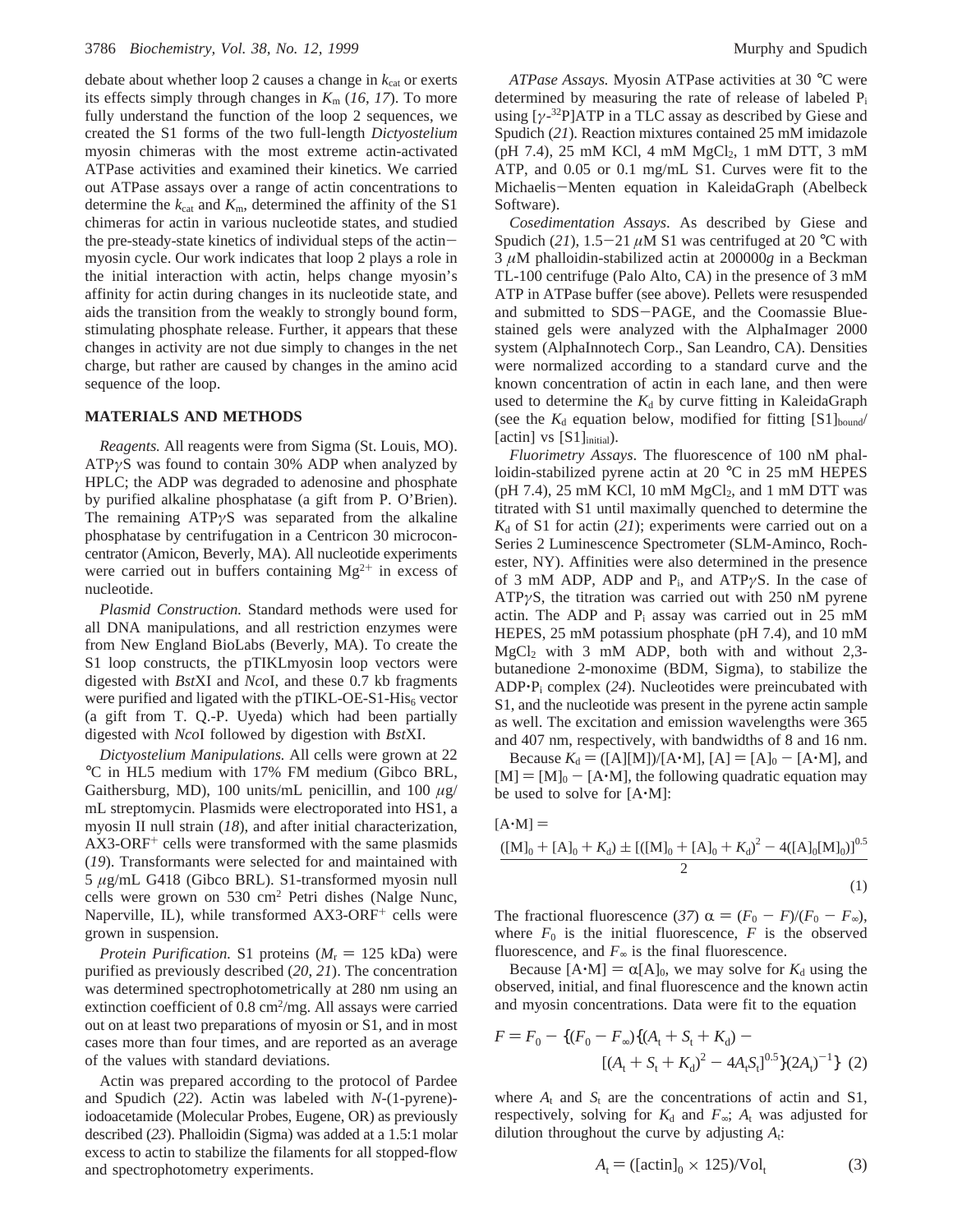where  $[actin]_0$  is the starting pyrene actin concentration, 125  $\mu$ L is the starting volume, and Vol<sub>t</sub> is the total volume for each titration point.

*KII Determinations.* According to McKillop et al. (*24*),

$$
K_{\rm II} = \frac{F_0 - F_{\rm L}}{F_{\rm L} - F_{\infty}}
$$
 (4)

where  $F_0$  is the initial fluorescence of pyrene actin (100%), *F*<sup>L</sup> is the fluorescence in the presence of S1 and ligand (nucleotide), and  $F<sub>∞</sub>$  is the final fluorescence after addition of S1 in the absence of nucleotide (*24*), assuming little dissociation of actin to the A and  $M(\cdot N)$  state, as was previously shown by Geeves and Jeffries (*37*). It should be noted that the  $K_{II}$  values may be skewed if a large fraction is dissociated from actin rather than weakly bound, as was assumed for the calculations.

*Stopped-Flow Spectrophotometry*. Stopped-flow experiments were performed at 20 °C with a DX.17MV sequential stopped-flow spectrophotometer (Applied Photophysics, Leatherhead, U.K.). Light was provided by a Hamamatsu mercury-xenon lamp (Middlesex, NJ) or an Osram Xenon lamp (Montgomery, NY) and passed through an Applied Photophysics SpectraKinetic monochromator. Pyrene actin was excited at 365 nm, and emission was monitored at 90° through a KV 380 nm cutoff filter. Nucleotide binding and release reactions were followed by measurement of  $2'(3')$ -*O*-(*N*-methylanthraniloyl) nucleotide fluorescence excited at 290 nm and monitored through a KV 380 nm filter. Light scattering experiments were carried out by exciting at 340 nm and monitoring at 90° through a WG 335 nm cutoff filter. Intrinsic fluorescence experiments were performed by exciting at 290 nm and monitoring through a WG320 filter. Data were analyzed by a least-squares fitting procedure (Kaleidagraph). Assays were carried out in a standard buffer of 25 mM HEPES (pH 7.4), 1 mM DTT, 5 mM  $MgCl<sub>2</sub>$ , and 25 mM KCl.

To determine the off-rate of mantADP, 1 *µ*M S1 was premixed with 5  $\mu$ M mantADP, and then the complex was rapidly mixed in the stopped-flow instrument with  $Mg^{2+}$ -ATP (15 and 25 mM); the decrease in mant fluorescence was monitored. To determine the mantATP second-order binding constant,  $0.5 \mu M S1$  (final) was rapidly mixed with  $5-25 \mu M$  mantATP (final concentrations) and the singleexponential rise in fluorescence was plotted against mantATP concentration. The extent of ATP binding was monitored via intrinsic fluorescence change (*25*), and the maximum rate of fluorescence change  $(k_3 + k_{-3})$ , the rate of hydrolysis; see Scheme 2) was measured at 5 and 25 mM  $Mg^{2+}ATP$  (final concentrations). Scheme 2

 $M + ATP \xleftarrow[k_1]{k_1} M \cdot ATP \xleftarrow[k_2]{k_2} M^* \cdot ATP \xleftarrow[k_3]{k_3} M^{**} \cdot ADP \cdot P_i$ 

Stopped-flow determination of the affinity of S1 for actin in the absence of nucleotide was carried out according to the method of Kurzawa and Geeves (*26*) with 15 nM phalloidin-stabilized pyrene actin and 10 *µ*M ATP, and in 20 mM MOPS (pH 7.0) and 5 mM  $MgCl<sub>2</sub>$  with 100 mM KCl. Five consecutive traces were averaged for each concentration of S1 used  $(10-500)$  nM), and the amplitude



FIGURE 1: Loop 2 sequences. The *Dictyostelium* loop 2 sequence was replaced by the rabbit skeletal and chicken smooth loop 2 sequences (*12*), and the S1 form was expressed and purified as described in the text. Native skeletal muscle myosin displays high actin-activated ATPase activity  $[20 \text{ s}^{-1} (44)]$  compared with *Dictyostelium* myosin  $[2-4 \text{ s}^{-1} (21, 45)]$ , while the smooth muscle myosin ATPase activity is low  $[0.95 \text{ s}^{-1} (46)]$ .



FIGURE 2: Actin-activated ATPase activities of the loop 2 chimeras. Fits to the Michaelis-Menten equation show that the skeletal chimera (O) has a higher maximal activity  $(5.7 \pm 0.7 \text{ s}^{-1})$  than the wild type ( $\bullet$ ) (2.4  $\pm$  0.6 s<sup>-1</sup>) or the smooth muscle chimera ( $\blacktriangle$ )  $(1.2 \pm 0.2 \text{ s}^{-1})$ .  $K_m = 43 \pm 24$ ,  $20 \pm 7$ , and  $60 \pm 19 \mu$ M for the wild type, skeletal chimera, and smooth chimera, respectively.

 $(\Delta F)$  was plotted as a function of S1 concentration;  $\Delta F =$  $(F_{A^*} - F_{A^*M})$ [A<sup>\*</sup>M]. The curve was then fit to the quadratic equation shown above (eq 2) to determine the  $K_d$ .

#### **RESULTS**

# *Role of Loop 2 in the Dictyostelium S1 Actin-Activated ATPase Cycle*

*Loop* 2 Substitutions Change the  $k_{cat}$  of Actin-Activated *ATPase Activity*. Because myosin forms filaments in low salt and deviates from Michaelis-Menten behavior under these conditions (*27*), the soluble myosin head fragment S1 was used in this work. We constructed the *Dictyostelium* S1 forms of the skeletal and smooth muscle myosin chimeras (Figure 1) and measured the activities of the chimeric and wild-type S1s as a function of actin concentration. The wild-type *Dictystelium* S1 has a  $k_{\text{cat}}$  of 3.1  $\pm$  0.8 s<sup>-1</sup>; the skeletal chimera's  $k_{\text{cat}}$  was 5.7 + 0.7 s<sup>-1</sup> and the smooth muscle chimera's  $k_{\text{cat}}$  was  $5.7 \pm 0.7 \text{ s}^{-1}$ , and the smooth muscle<br>chimera had a maximal activity of only  $1.2 \pm 0.2 \text{ s}^{-1}$  (Figure chimera had a maximal activity of only  $1.2 \pm 0.2$  s<sup>-1</sup> (Figure 2 and Table 1). The basal activities were somewhat affected, with rates of  $0.1 \pm 0.06$ ,  $0.2 \pm 0.1$ , and  $0.04 \pm 0.05$  s<sup>-1</sup> for the wild type, the skeletal chimera, and the smooth chimera, respectively. The skeletal chimera's  $K<sub>m</sub>$  value was about half of that of the wild type, while the smooth chimera's  $K<sub>m</sub>$  was increased by 50%; however, the error of these values is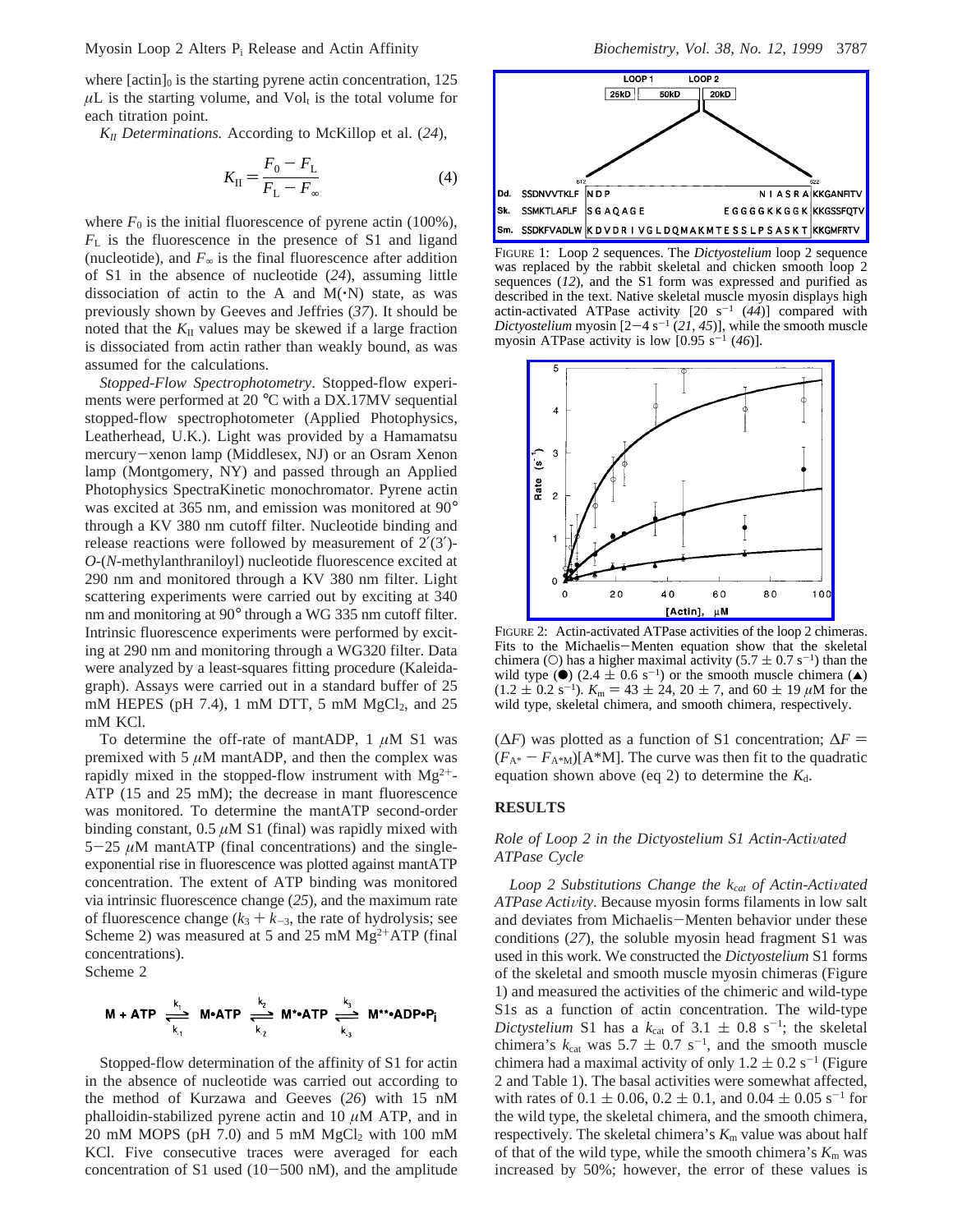| Table 1: Actin-Activated S1 ATPase Data                                          |                               |                     |                   |  |  |  |
|----------------------------------------------------------------------------------|-------------------------------|---------------------|-------------------|--|--|--|
|                                                                                  | wild-type<br>Dictyostelium S1 | skeletal<br>chimera | smooth<br>chimera |  |  |  |
| basal ATPase $(s^{-1})$                                                          | $0.1 \pm 0.06$                | $0.2 \pm 0.1$       | $0.04 \pm 0.05$   |  |  |  |
| $k_{\text{cat}} (s^{-1})$                                                        | $3.1 \pm 0.8$                 | $5.7 \pm 0.7$       | $1.2 \pm 0.2$     |  |  |  |
| $K_{\rm m}(\mu{\rm M})$                                                          | $43 \pm 24$                   | $20 \pm 7$          | $60 \pm 19$       |  |  |  |
| $k_{\text{cat}}/K_{\text{m}} \times 10^{-4} \, (\text{M}^{-1} \, \text{s}^{-1})$ | $7.2 \pm 3$                   | $28 \pm 10$         | $2 \pm 1$         |  |  |  |
| Table 2: S1 Interactions with Nucleotide                                         |                               |                     |                   |  |  |  |
|                                                                                  | wild-type<br>Dictyostelium S1 | skeletal<br>chimera | smooth<br>chimera |  |  |  |
| ATP hydrolysis $(s^{-1})$<br>$(k_3 + k_{-3})$                                    | $16 \pm 2$                    | $13 \pm 2$          | $15 \pm 4$        |  |  |  |
| mantADP dissociation<br>$(s^{-1})$                                               | $2.5 \pm 0.1$                 | $2.4 \pm 0.3$       | $2.2 \pm 0.3$     |  |  |  |
| mantATP association<br>$(M^{-1} s^{-1}) \times 10^{-5}$                          | $7 \pm 2$                     | $10 \pm 1$          | $9 \pm 1$         |  |  |  |

substantial. Nonetheless,  $k_{cat}/K_m$  was significantly affected by the loop 2 changes, with a 14-fold difference between the two chimeras (Table 1).

*Loop 2 Does Not Affect Interactions between Myosin and Nucleotide.* While the changes in the sequence of loop 2 substantially affect the actin-activated ATPase activity, there were no noticeable effects upon the interactions between S1 and nucleotides. The rates of nucleotide binding, release, and hydrolysis were unaffected by changes in the loop 2 sequence (Table 2). While we cannot rule out the possibility that both  $k_3$  and  $k_{-3}$  have changed, because the change in intrinsic fluorescence due to hydrolysis measures  $k_3 + k_{-3}$  rather than the separate forward and reverse rates, it seems unlikely that in each case this would result in the same measured rate unless hydrolysis were unchanged by changes in the loop 2 sequence.

#### *Role of Loop 2 in Determining the Affinity of S1 for Actin*

*The Loop 2 Sequence Affects the Weak and Strong Binding Affinities.* Because changing the loop 2 sequence appeared to affect the *K*<sup>m</sup> for actin, we examined by other approaches the effects of changing loop 2 on the affinity of the actin-S1 interaction in various nucleotide states. We tested the weak binding affinity of each S1 for actin by cosedimenting 1.5 to 21  $\mu$ M S1 with 3  $\mu$ M actin in the presence of 3 mM ATP (Figure 3). (Actin concentrations below 3 *µ*M yielded similar but less reproducible S1 sedimentation results, probably due to the lower amount of actin pelleted and Coomassie stained; higher actin concentrations would have precluded the measurement of greater affinities.) The skeletal chimera showed the strongest affinity ( $K_d = 3 \mu M$ ) compared with wild-type S1 (15  $\mu$ M) and the smooth chimera (21  $\mu$ M). While the relative order of the  $K_d$ s agrees with the order of *K*ms, the values are not identical, reflecting the fact that the two experiments measure different and multiple enzymebound species (*28*). ATP was added immediately before centrifuging the samples, and ATP is in a  $100-1000$ -fold excess over enzyme; however, the sedimenting complex is most likely a mixture of A·S1·ATP and A·S1·ADP·P<sub>i</sub> during the course of the experiment, which complicates the interpretation of the affinity constant measured in this assay.

As pointed out by Kurzawa and Geeves (*26*), to assess high-affinity interactions of S1 with actin, for example, in the absence of nucleotide, it is necessary to use low actin



FIGURE 3: Cosedimentation assays of loop 2 chimeras with actin in the presence of 3 mM ATP. Actin  $(3 \mu M)$  was centrifuged with  $1.5-21 \mu M$  S1 in the presence of 3 mM ATP, and the pellets were submitted to SDS-PAGE and analyzed as described in Materials and Methods. The skeletal chimera  $(\bullet)$  shows a 5-fold higher affinity than the wild type (O) and a 7-fold higher affinity for actin than does the smooth chimera  $(\triangle)$ : 3, 15, and 21  $\mu$ M, respectively.

concentrations. We have found that actin-S1 affinities in the presence of nucleotide may also be tight enough that low actin concentrations (lower than is practical in cosedimentation assays) are necessary for their proper determinations. To determine the actin-S1 affinities in various nucleotide states, we quenched pyrene actin fluorescence by titrating with S1 in the absence of nucleotide and in the presence of ATP*γ*S, ADP and Pi (with or without BDM), and ADP. [The  $K_m$  for ATP is 32  $\mu$ M (21), and the  $K_d$  of actin-S1 for ADP is near 40  $\mu$ M (25); thus, 3 mM nucleotide was assumed to be sufficient for binding.] In all cases, the order of affinities is maintained (skeletal chimera affinity > wild type  $>$  smooth chimera), while the affinities increase from low micromolar to low nanomolar as the nucleotides mimic progressive states of hydrolysis and product release (Figure  $4a-d$  and Table 3). In the case of ADP and  $P_i$ , there was no significant difference in the presence of BDM, which has been shown to stabilize the A·M·ADP·P<sub>i</sub> state of skeletal myosin  $(24, 29-31)$ . The  $K_d$ s and final fluorescence values of the ADP and Pi experiment are significantly different from those for the ADP and ATP*γ*S experiments. In each case, the affinity is affected by the sequence of loop 2, with differences of  $3-8$ -fold between the constructs. Furthermore, the final quenched fluorescence  $(F_{\infty})$  varied not only with nucleotide but also with chimera (Table 3); the skeletal chimera always quenched fluorescence to a greater degree than did the wild type or the smooth chimera. These differences in quenching may be due to differences in the local environment of the pyrene due to the loop sequence changes.

The concentration of pyrene actin used in these experiments (100 nM) was chosen to allow accurate determinations of the  $K_d$  down to 100 nM, but is a practical lower limit due to weak signal at lower concentrations [that is,  $K_d$  values measured at 20 and 50 nM were similar to the 100 nM results, but the final fluorescence  $(F_{\infty})$  was more variable]. In the absence of nucleotide, the affinity of S1 for actin is so great ( $\ll$ 100 nM) that the measured  $K_d$  may only be an upper estimate. Nevertheless, the values we have obtained agree well with independently derived estimates (*17*) and with values derived with an alternative stopped-flow method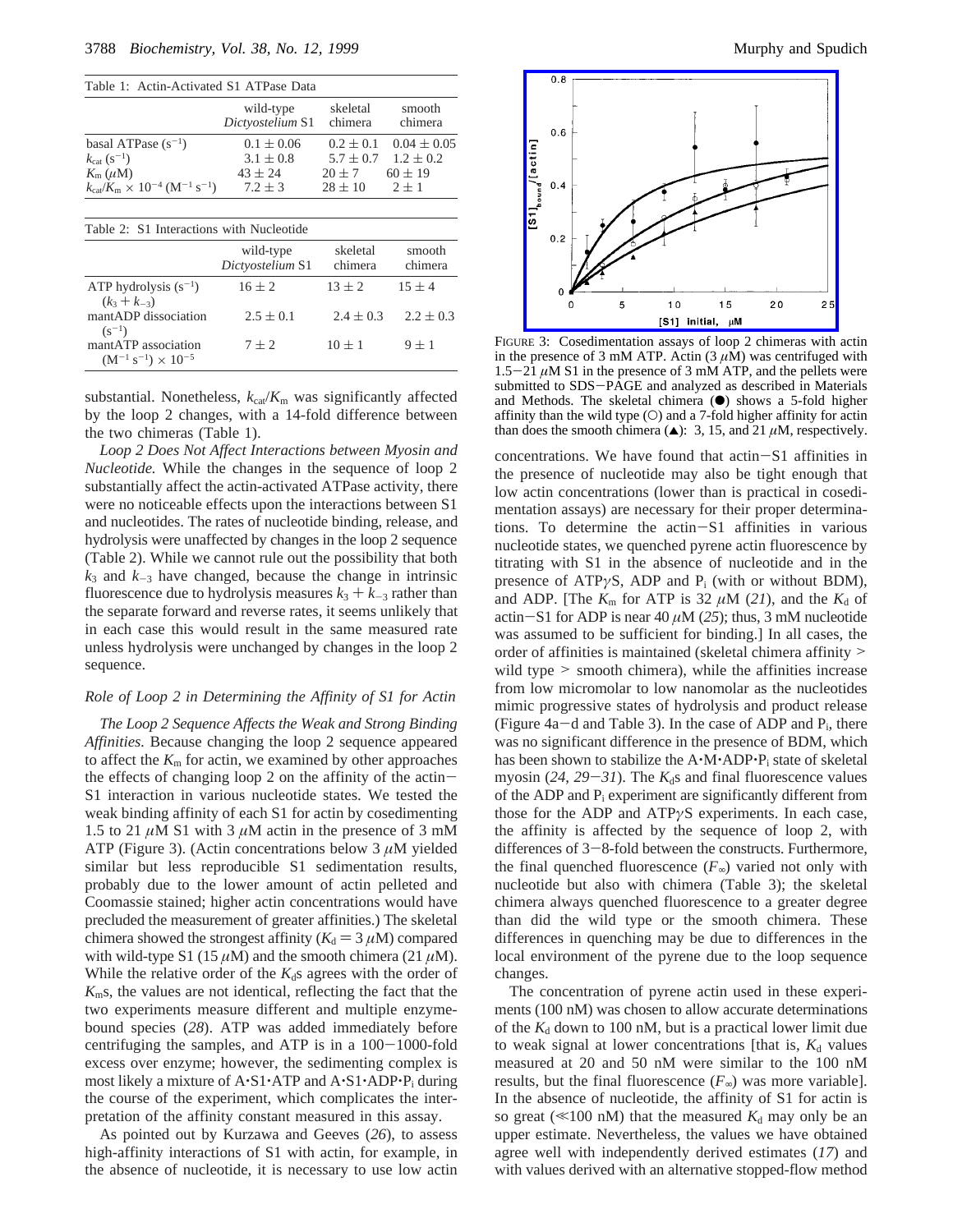

FIGURE 4: Pyrene actin titrations. The fluorescence of pyrene actin (100 nM unless otherwise noted) was quenched by the titration of S1. The skeletal chimera ( $\bullet$ ) binds more tightly to pyrene actin than does the wild type (O) or the smooth chimera ( $\bullet$ ) in all cases, but the affinity ranges are affected by the particular nucleotide bound: (a) ATP*γ*S (250 nM pyrene actin was used in the ATP*γ*S experiment), (b) 3 mM ADP and 25 mM Pi, (c) 3 mM ADP, and (d) no nucleotide. No curve is shown because the affinities are significantly tighter than the pyrene actin concentration used for the experiment (see the text). (e) Stopped-flow method of pyrene actin  $K_d$  determination with 15 nM pyrene actin. Shown are the amplitudes for the skeletal chimera in 100 mM KCl; the calculated  $K_d = 0.3$  nM.

developed by Kurzawa and Geeves that uses lower pyrene actin concentrations (*26*). For comparison, we used this method in the absence of nucleotide and with 15 nM pyrene actin (a practical lower limit for this assay) and found that the results agree with our fluorimetry determinations (Table 3 and Figure 4e). Phalloidin-stabilized pyrene actin (15 nM) was mixed with increasing concentrations of S1 and then rapidly mixed in the stopped-flow apparatus with 10  $\mu$ M ATP. The pyrene actin dissociated from the S1 at a constant rate of  $9 \text{ s}^{-1}$ , but the amplitude increased with S1 concentration due to the increased degree of formation of quenched pyrene actin-S1; the amplitude was plotted as a function of S1 concentration and fitted to a quadratic equation (see Materials and Methods) to solve for  $K_d$ . At 100 mM KCl, the skeletal chimera's affinity was calculated to be  $0.3 \pm$  0.2 nM, which is comparable to the fluorimetry-determined value of 0.7 nM. Thus, it appears that the low  $K_d$  values which we have determined using the fluorimetry assay are reasonable despite the fact that they were measured at 100 nM pyrene actin.

*Loop 2 Affects the Attached to Rigor Transition*. Geeves et al. (*35*, *36*) have proposed a three-state model for actin binding:

Scheme 3



where A is actin, M is myosin or S1, and N is nucleotide. In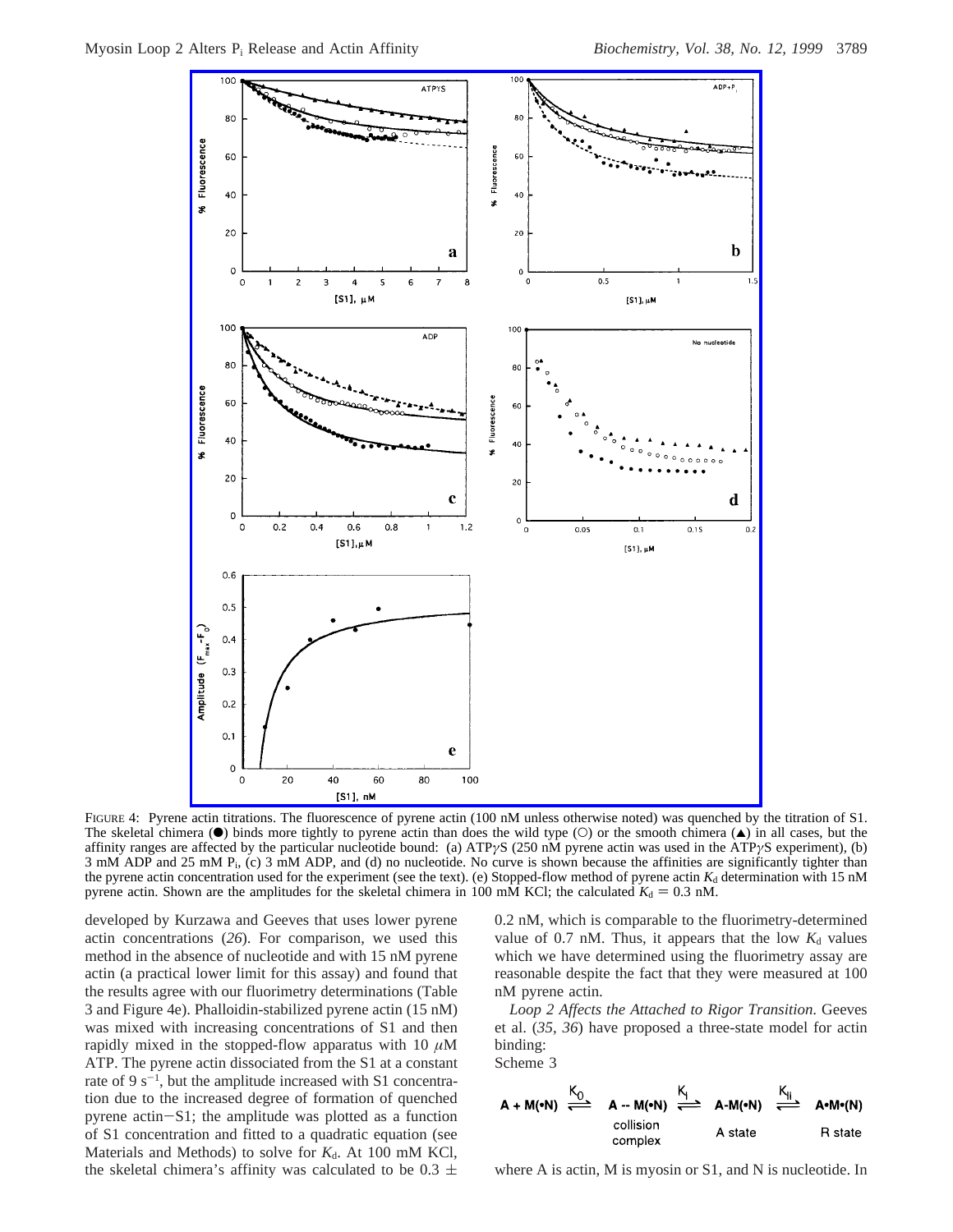|  |  |  | Table 3: Actin Affinity Data |  |
|--|--|--|------------------------------|--|
|--|--|--|------------------------------|--|

|                  | wild-type<br>Dictyostelium S1 | skeletal<br>chimera | smooth<br>chimera |
|------------------|-------------------------------|---------------------|-------------------|
| no nucleotide    |                               |                     |                   |
| $K_d$ (nM)       | $1.8 \pm 2.7$                 | $0.7 \pm 2.3$       | $2.7 \pm 1$       |
| $F_{\infty}(96)$ | $27 \pm 4.7$                  | $19 \pm 6.6$        | $36 \pm 1.1$      |
| ADP              |                               |                     |                   |
| $K_{d}$ (nM)     | $220 \pm 16$                  | $170 \pm 8.7$       | $660 \pm 35$      |
| $F_{\infty}(96)$ | $48 \pm 1.4$                  | $36 \pm 4$          | $54 \pm 5$        |
| $K_{\rm II}$     | 2.6                           | 3.8                 | 2.6               |
| $ADP\cdot P_i$   |                               |                     |                   |
| $K_{d}$ (nM)     | $290 \pm 17$                  | $230 \pm 20$        | $810 \pm 130$     |
| $F_{\infty}(96)$ | $54 \pm 0.8$                  | $41 \pm 1.4$        | $60 \pm 4.8$      |
| $K_{\rm II}$     | 1.7                           | 2.7                 | 1.7               |
| $ATP\gamma S$    |                               |                     |                   |
| $K_{d}(\mu M)$   | $5.7 \pm 0.2$                 | $1.6 \pm 0.2$       | $9 \pm 1.3$       |
| $F_{\infty}(%$   | $70 \pm 4$                    | $66 \pm 1.4$        | $76 \pm 4$        |
| $K_{\rm II}$     | 0.7                           | 0.72                | 0.6               |

this model, the first step  $(K_0)$  is dependent upon ionic strength, the myosin isomerization to the A ("attached") state (*K*I) involves hydrophobic interactions, and the final A-to-R ("rigor", referring to the very high-affinity actin state) transition, known as  $K_{II}$ , involves both ionic and hydrophobic interactions (*35*). This model is based upon solution studies that do not address the issue of force- versus non-forcebearing states (*31*), which may add additional states to the model. We used the percentage of fluorescence in the presence and absence of ligand (ADP or ADP $\cdot$ P<sub>i</sub>) to estimate values of  $K<sub>II</sub>$  (Table 3). Estimates of this equilibrium indicate that the sequence of loop 2 affects not only the initial onrate  $(K_0k_1$ , or in the case of M·ADP·P<sub>i</sub>, the  $k_{cat}/K_m$  of the ATPase assay) but also the A-to-R transition.

*Loop 2 Affects the Rate of Actin*-*S1 Dissociation by ATP*. When a preformed complex of S1 and actin is mixed with a high concentration of  $Mg^{2+}ATP$  (10 and 25 mM final concentrations), the ATP binds to the S1 quickly  $[k_{on} = 1 \times$  $10^5$  M<sup>-1</sup> s<sup>-1</sup>; the rate is estimated to be 1000 and 2500 s<sup>-1</sup>, respectively, for these ATP concentrations (*25*, *32*)] and the actin subsequently dissociates from the A'S1'ATP complex: Scheme 4

### $A \cdot S1 + A \cdot TP \implies A \cdot S1 \cdot A \cdot TP \implies A + S1 \cdot A \cdot TP$

The smooth muscle chimera dissociates from actin at a rate of 200 s<sup>-1</sup> (Figure 5), faster than the wild type  $(120 s<sup>-1</sup>)$  or the skeletal chimera  $(40 s<sup>-1</sup>)$ . This correlates with the weaker affinity for actin which the smooth muscle chimera displays (see Figure 3) compared to those of the wild type and the skeletal chimera.

#### **DISCUSSION**

The finding that the  $k_{cat}$  of the actin-activated ATPase activity is affected by the sequence of loop 2 was somewhat surprising because it suggests that the loop participates in the rate-limiting conformational change allowing phosphate release, presumably after actin binding, rather than simply changing the affinity for actin. A change in affinity  $(K<sub>m</sub>)$ , as reported by Rovner et al. (*16*), would seem to be a simpler explanation for the role of loop 2. However, mutagenic studies of actin showed previously that changes in the N-terminus of actin, which is postulated to interact with loop 2, can either inhibit  $(33)$  or stimulate  $(34)$  the  $k_{cat}$ , but do not affect the *K*m. Additionally, Furch et al. (*17*) observed



FIGURE 5: Actin-S1 dissociation by ATP. When a complex of phalloidin-stabilized actin and S1 is mixed with 20 or 50 mM ATP (10 or 25 mM final concentration), the actin dissociates from the skeletal chimera ( $\triangle$ , upper trace) at 40  $\pm$  5 s<sup>-1</sup>, from the wild type (O, middle trace) at  $120 \pm 20$  s<sup>-1</sup>, and from the smooth chimera ( $\bullet$ , lower trace) at 200  $\pm$  50 s<sup>-1</sup>.

an increase in the  $k_{\text{cat}}$  of the actin-activated ATPase activity when many additional charges were added to the *Dictyostelium* myosin II loop 2. The fact that the  $k_{cat}$  increased in the case of the skeletal chimera indicates that there has been a change in the rate of the rate-limiting step rather than a change in which step is rate-limiting, as might have been inferred if we had only seen decreases in the  $k_{cat}$ . Thus, the loop may be participating in a transition between two actinbound states prior to phosphate release which is rate-limiting for the actin-myosin ATPase cycle.

The transition between an attached state and the rigor state of skeletal myosin has been described in detail by Geeves et al. Because  $K_0$  and  $K_{II}$  (Scheme 3) are dependent upon ionic strength, Furch et al. reasoned that the addition of charged residues to loop 2 should affect these equilibria, and we used our fluorescence data to estimate  $K_{\text{II}}$  for each chimera with various nucleotides bound. While the smooth and wild-type constructs have similar  $K_{II}$  values, the skeletal construct shows a 1.5-fold increase in  $K_{II}$  in the ADP and ADP'Pi states relative to that of the wild type. While the differences between the various  $K_{\text{II}}$ s are not large, the order of the values (skeletal chimera  $>$  wild type  $\ge$  smooth chimera) is maintained. In general, the differences in  $K_{II}$  are not as great as those observed for skeletal myosin, indicating a smaller change in free energy of the nucleotide states of *Dictyostelium* myosin, but some of these differences do seem to be mediated by loop 2.

Loop 2 does not appear to affect interactions between nucleotide and S1; specifically, nucleotide binding, hydrolysis, and release are unchanged by differences in the loop (Table 2). However, it should be noted that the rate of actin-S1 dissociation by ATP is sufficiently slowed in the case of the skeletal chimera to account for the slower motility of the full-length myosin in the work of Uyeda et al. (*12*). It has been shown previously that motility and ATPase activity are unrelated (*39*, *40*); this is due to the fact that these activities have different rate-limiting steps (*2*, *41*). Studies of loop 1, which lies near the ATP pocket, have shown that ADP release is specifically affected by changes in this loop, while other activities are completely unaffected (*32*) or less affected (*42*, *43*). Loop 2 seems to function in a similarly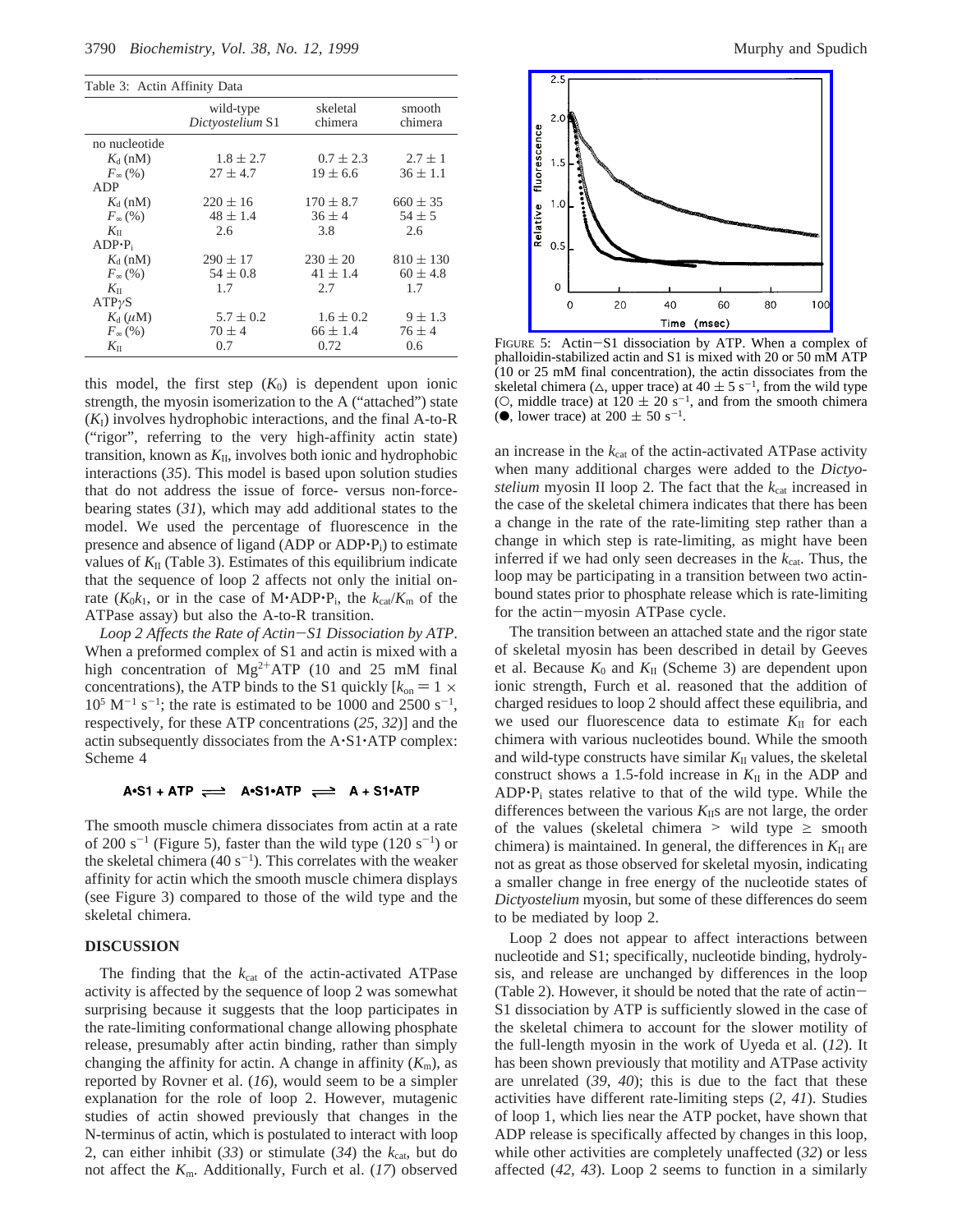specific fashion (ref *17* and this work). One possibility is that the two loops have varied to optimize activity; that is, by varying the sequence at key sites outside the core of the enzyme, one may fine-tune the activity of the particular myosin for its cellular role. Goodson et al. have proposed that the two loops have evolved at a similar rate, but these evolutionary rates vary from the rate of change of the rest of the myosin head, to achieve changes optimal for a particular myosin activity (*11*). They have also shown that the loops are actually well-conserved when myosins of like kinetic activities are compared. In fact, the two loops may co-vary to maintain the fraction of the ATPase cycle in which the myosin is strongly bound to actin, known as the duty ratio.

It should be noted that while much of our study agrees with the findings of Furch et al., the activities of our chimeras do not seem to display the same charge dependence shown by their synthetic loop constructs. Specifically, there is only an overall difference of  $+1$  in the sequence of the skeletal chimera from the *Dictyostelium* or smooth muscle loops, yet there are large differences in activities and affinities between the chimeras; the skeletal loop chimera exhibits actinactivated ATPase activity at 20  $\mu$ M actin which is 6 times greater than the activity of the synthetic loop construct with <sup>a</sup> +1 charge. The skeletal chimera also shows a greater effect upon the no-nucleotide  $K_d$  than does the  $+1$  construct. Furthermore, there are significant differences in activities between wild-type S1 and the smooth muscle chimera S1 despite the lack of a difference in net charge of these loops. As Furch et al. noted, the natural loop sequences have an asymmetric distribution of charge which may be situated ideally to interact with negative charges on actin. Therefore, we conclude that while charges may help to generally determine some activities, the sequence of the loops, and therefore the spatial location of the residues on the actin binding face, is extremely important in determining myosin activity and actin affinity.

It is possible that while loop 2 does affect actin activation of myosin in multiple systems, its role may be different depending on the exact mechanism of the rate-limiting step of that particular myosin. For example, smooth muscle myosin is highly regulated, and this mechanism seems to involve loop 2 (*16*). However, in unregulated myosins or myosins regulated in a different manner, loop 2 may still play an important role in actin activation but may use a different mechanism to achieve this activation, such as changes in  $K<sub>m</sub>$  or relief of a suppressed activity. It should also be remembered that these studies have been carried out on purified actin and myosin. Other components, such as the tropomyosin/troponin system and myosin binding proteins, may interact in vivo with the loops as well. Therefore, the host myosin of the chimera may determine the mechanism and the extent to which the loop can affect the activity.

This work has shown that loop 2's location in the actin binding site allows it to modulate affinity for actin in response to signals from the rest of the molecule, enabling it to sense the nucleotide state and respond in the form of changes in actin affinity or conformation. In some systems, it may play a role in regulation as well (*16*). The proximity of loop 1 and loop 2 to the nucleotide and actin binding sites, coupled with the variability of their sequences, makes them ideal sites for affecting the rate-limiting steps of the actin-myosin ATPase cycle and force-generating steps. Myosin's two solvent-exposed, flexible loops provide the molecule with a mechanism for fine-tuning certain activities while maintaining the rest of the motor's activity, allowing each myosin isoform to carry out its specific role in the cell.

## **ACKNOWLEDGMENT**

We thank Michael Geeves, the 1997 EMBO course on Pre-Steady-State Kinetics, and Stephan Schmitz for assistance with the stopped-flow pyrene actin  $K_d$  experiment. Additionally, we thank Kim Giese, Daniel Herschlag, Suzanne Admiraal, and members of the Spudich lab for helpful discussions and critical reading of the manuscript. S. Admiraal also contributed the ATP*γ*S purification procedure.

## **REFERENCES**

- 1. Chock, S. P., Chock, P. B., and Eisenberg, E. (1976) *[Biochemistry](http://pubsdc3.acs.org/action/showLinks?system=10.1021%2Fbi00660a013&pmid=133714&coi=1%3ACAS%3A528%3ADyaE28XltFyksrs%253D) 15*, 3244-53.
- 2. Lymn, R. W., and Taylor, E. W. (1971) *[Biochemistry](http://pubsdc3.acs.org/action/showLinks?system=10.1021%2Fbi00801a004&pmid=4258719&coi=1%3ACAS%3A528%3ADyaE38XjtFyisQ%253D%253D) 10*,  $4617 - 24$ .
- 3. Stein, L. A., Schwarz, R. P., Jr., Chock, P. B., and Eisenberg, E. (1979) *[Biochemistry](http://pubsdc3.acs.org/action/showLinks?system=10.1021%2Fbi00585a009&pmid=158378&coi=1%3ACAS%3A528%3ADyaE1MXltF2nsbo%253D) 18*, 3895-909.
- 4. Huxley, H. E. (1969) *[Science](http://pubsdc3.acs.org/action/showLinks?pmid=4181952&crossref=10.1126%2Fscience.164.3886.1356&coi=1%3ACAS%3A528%3ADyaF1MXksFKmtbo%253D) 164*, 1356-66.
- 5. Goldman, Y. E. (1987) *[Annu. Re](http://pubsdc3.acs.org/action/showLinks?pmid=2952053&crossref=10.1146%2Fannurev.ph.49.030187.003225&coi=1%3ACAS%3A528%3ADyaL2sXksleisr8%253D)*V*. Physiol. 49*, 637-54.
- 6. Geeves, M. A. (1991) *[Biochem. J](http://pubsdc3.acs.org/action/showLinks?pmid=1825780&crossref=10.1042%2Fbj2740001&coi=1%3ACAS%3A528%3ADyaK3MXhtFyqtb8%253D). 274*, 1-14.
- 7. Mornet, D., Pantel, P., Audemard, E., and Kassab, R. (1979) *[Biochem. Biophys. Res. Commun](http://pubsdc3.acs.org/action/showLinks?pmid=158360&crossref=10.1016%2F0006-291X%2879%2991867-9&coi=1%3ACAS%3A528%3ADyaE1MXltlGrtrk%253D). 89*, 925-32.
- 8. Rayment, I., Rypniewski, W. R., Schmidt-Base, K., Smith, R., Tomchick, D., Benning, M. M., Winkelmann, D. A., Wesenberg, G., and Holden, H. (1993) *[Science](http://pubsdc3.acs.org/action/showLinks?pmid=8316857&crossref=10.1126%2Fscience.8316857&coi=1%3ACAS%3A528%3ADyaK3sXltFWltrY%253D) 261*, 50-8.
- 9. Fisher, A. J., Smith, C. A., Thoden, J. B., Smith, R., Sutoh, K., Holden, H., and Rayment, I. (1995) *[Biochemistry](http://pubsdc3.acs.org/action/showLinks?system=10.1021%2Fbi00028a004&pmid=7619795&coi=1%3ACAS%3A528%3ADyaK2MXmsFejtbY%253D) 34*,  $8960 - 72$ .
- 10. Sellers, J. R., and Goodson, H. V. (1995) in *Motor proteins 2: Myosin* (Sheterline, P., Ed.) Vol. 2, pp 1323-423, Academic Press, London.
- 11. Goodson, H. V., Warrick, H., and Spudich, J. A. (1999) *J. Mol. Biol.* (in press).
- 12. Uyeda, T. Q.-P., Ruppel, K. M., and Spudich, J. A. (1994) *[Nature](http://pubsdc3.acs.org/action/showLinks?pmid=8139694&crossref=10.1038%2F368567a0&coi=1%3ACAS%3A528%3ADyaK2cXkslOju7g%253D) 368*, 567-9.
- 13. Yamamoto, K. (1991) *[J. Mol. Biol.](http://pubsdc3.acs.org/action/showLinks?pmid=1825118&crossref=10.1016%2F0022-2836%2891%2990535-E&coi=1%3ACAS%3A528%3ADyaK3MXhsF2kurc%253D) 217*, 229-33.
- 14. Bertrand, R., Derancourt, J., and Kassab, R. (1989) *[FEBS Lett.](http://pubsdc3.acs.org/action/showLinks?pmid=2523317&crossref=10.1016%2F0014-5793%2889%2980277-7&coi=1%3ACAS%3A528%3ADyaL1MXhvVygtbg%253D) <sup>246</sup>*, 171-6.
- 15. Spudich, J. A. (1994) *[Nature](http://pubsdc3.acs.org/action/showLinks?pmid=7990922&crossref=10.1038%2F372515a0&coi=1%3ACAS%3A528%3ADyaK2MXisFKkt7s%253D) 372*, 515-8.
- 16. Rovner, A. S., Freyzon, Y., and Trybus, K. M. (1995) *[J. Biol.](http://pubsdc3.acs.org/action/showLinks?pmid=8530442&crossref=10.1074%2Fjbc.270.51.30260&coi=1%3ACAS%3A528%3ADyaK28XhtFKjtg%253D%253D) [Chem.](http://pubsdc3.acs.org/action/showLinks?pmid=8530442&crossref=10.1074%2Fjbc.270.51.30260&coi=1%3ACAS%3A528%3ADyaK28XhtFKjtg%253D%253D) 270*, 30260-3.
- 17. Furch, M., Geeves, M., and Manstein, D. J. (1998) *[Biochem](http://pubsdc3.acs.org/action/showLinks?system=10.1021%2Fbi972851y&pmid=9572846&coi=1%3ACAS%3A528%3ADyaK1cXis12hsbs%253D)[istry](http://pubsdc3.acs.org/action/showLinks?system=10.1021%2Fbi972851y&pmid=9572846&coi=1%3ACAS%3A528%3ADyaK1cXis12hsbs%253D) 37*, 6317-26.
- 18. Ruppel, K. M., Uyeda, T. Q.-P., and Spudich, J. A. (1994) *[J.](http://pubsdc3.acs.org/action/showLinks?pmid=8034630&coi=1%3ACAS%3A528%3ADyaK2cXltVansb8%253D) [Biol. Chem](http://pubsdc3.acs.org/action/showLinks?pmid=8034630&coi=1%3ACAS%3A528%3ADyaK2cXltVansb8%253D). 269*, 18773-80.
- 19. Manstein, D. J., Schuster, H.-P., Morandini, P., and Hunt, D. M. (1995) *[Gene](http://pubsdc3.acs.org/action/showLinks?pmid=7557400&crossref=10.1016%2F0378-1119%2895%2900351-6&coi=1%3ACAS%3A528%3ADyaK2MXotFClu7Y%253D) 162*, 129-34.
- 20. Manstein, D. J., and Hunt, D. M. (1995) *[J. Muscle Res. Cell](http://pubsdc3.acs.org/action/showLinks?pmid=7560005&crossref=10.1007%2FBF00121141&coi=1%3ACAS%3A528%3ADyaK2MXnsVehsb8%253D) [Motil](http://pubsdc3.acs.org/action/showLinks?pmid=7560005&crossref=10.1007%2FBF00121141&coi=1%3ACAS%3A528%3ADyaK2MXnsVehsb8%253D). 16*, 325-32.
- 21. Giese, K. C., and Spudich, J. A. (1997) *[Biochemistry](http://pubsdc3.acs.org/action/showLinks?system=10.1021%2Fbi963141f&pmid=9214290&coi=1%3ACAS%3A528%3ADyaK2sXjvFOhtLw%253D) 36*, <sup>8465</sup>-73. 22. Pardee, J. D., and Spudich, J. A. (1982) *Methods Cell Biol.*
- *<sup>24</sup>*, 270-89.
- 23. Criddle, A. H., Geeves, M. A., and Jeffries, T. (1985) *[Biochem.](http://pubsdc3.acs.org/action/showLinks?pmid=3911945&crossref=10.1042%2Fbj2320343&coi=1%3ACAS%3A528%3ADyaL2MXlvFWktLc%253D) [J.](http://pubsdc3.acs.org/action/showLinks?pmid=3911945&crossref=10.1042%2Fbj2320343&coi=1%3ACAS%3A528%3ADyaL2MXlvFWktLc%253D) 232*, 343-9.
- 24. McKillop, D. F. A., Fortune, N. S., Ranatunga, K. W., and Geeves, M. A. (1994) *[J. Muscle Res. Cell Motil.](http://pubsdc3.acs.org/action/showLinks?pmid=7929796&crossref=10.1007%2FBF00123483&coi=1%3ACAS%3A528%3ADyaK2cXlvFGks7o%253D) 15*, 309-18.
- 25. Ritchie, M. D., Geeves, M. A., Woodward, S. K. A., and Manstein, D. J. (1993) *[Proc. Natl. Acad. Sci. U.S.A.](http://pubsdc3.acs.org/action/showLinks?pmid=8378339&crossref=10.1073%2Fpnas.90.18.8619&coi=1%3ACAS%3A528%3ADyaK2cXksVeg) 90*, 8619- 23.
- 26. Kurzawa, S. E., and Geeves, M. A. (1996) *[J. Muscle Res. Cell](http://pubsdc3.acs.org/action/showLinks?pmid=8994086&crossref=10.1007%2FBF00154061&coi=1%3ACAS%3A528%3ADyaK2sXnsVentA%253D%253D) [Motil](http://pubsdc3.acs.org/action/showLinks?pmid=8994086&crossref=10.1007%2FBF00154061&coi=1%3ACAS%3A528%3ADyaK2sXnsVentA%253D%253D). 17*, 669-76.
- 27. Wagner, P. D. (1981) *[J. Biol. Chem.](http://pubsdc3.acs.org/action/showLinks?pmid=6450767&coi=1%3ACAS%3A528%3ADyaL3MXhtFKgt7Y%253D) 256*, 2493-8.